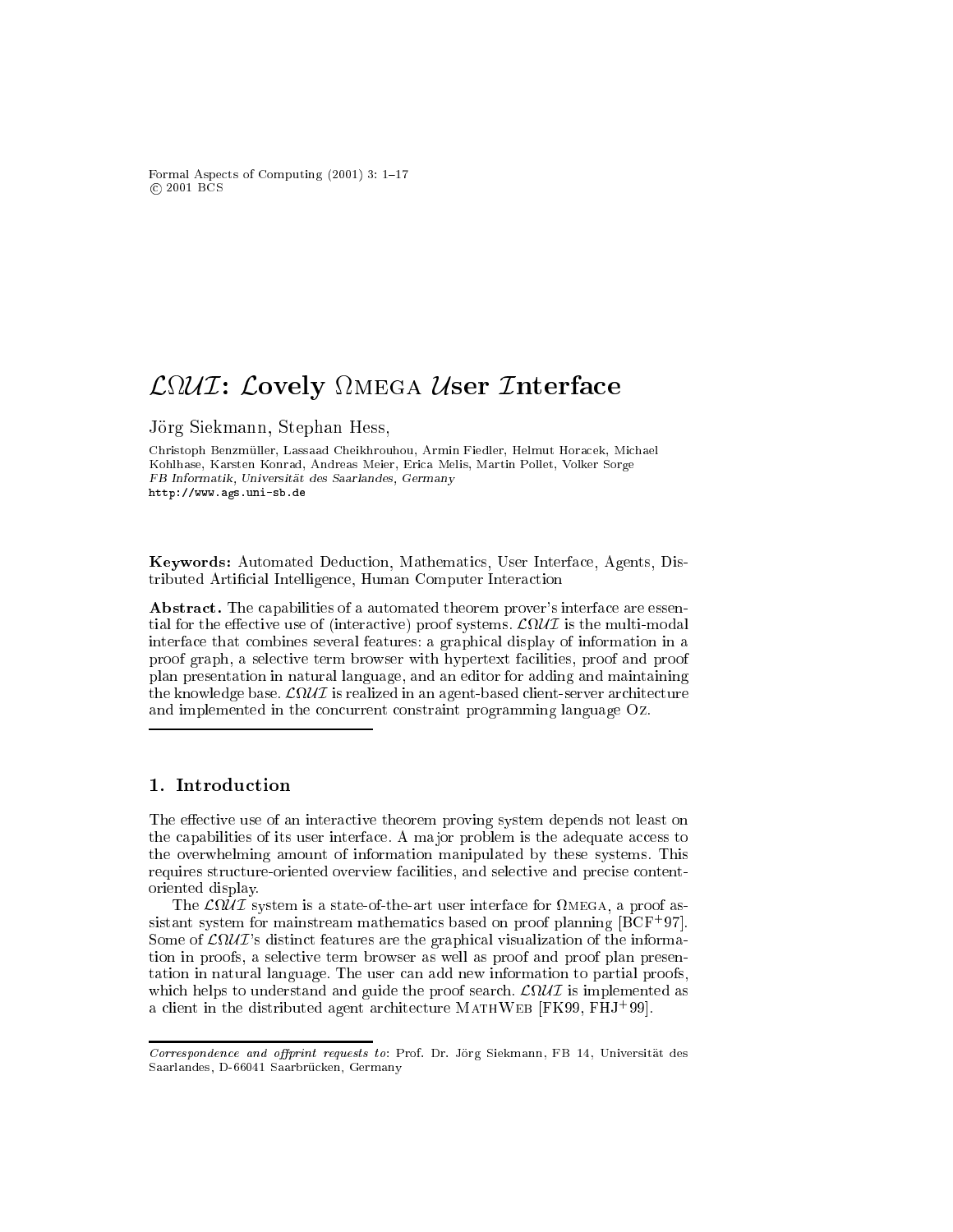We start the paper with the design motivation which influenced the development of the <sup>L</sup>U I system. In Se
tion 3, various display fa
ilities in
luding graphi
al and natural language presentations are des
ribed. This is followed in Section 4 by an illustration of a number of control mechanisms for the effective use of proof techniques. Section 5 is devoted to the client-server architecture. Finally, we discuss some related work and directions for further work.

### 2. Design Objectives

In the field of interactive theorem proving, design principles for the development of graphi
al user interfa
es are still relatively rare. Some guidelines are presented in [Eas98]. The design objectives that we have focused on for our interface are:

- Multi-Modal Visualization In any proof state the system should display the proof information to the user at different levels of abstraction and detail and furthermore in different modes (e.g. as the graphical representation of a proof tree, as a linearized proof, or in verbalization mode).
- Lean Processing The interface should work reasonably fast, and its installation in other environments should be possible with minimal effort and storage requirements.
- **Anticipation** The system should minimize the necessary interaction with the user by suggesting ommands and parameters at ea
h proof step. Optimally, the system should be able to do the straightforward steps autonomously.

One principle mentioned in [Eas98] is the guideline that "there should be a number of omplementary views of the proof onstru
tion and the user should be able to hoose to see any number of the views simultaneously". In other words, a multi-modal visualization is desirable. Most proof systems however concentrate just on one single view of the proof rather than on alternative presentations. om contrast, April 1980 – December and Supplementary views of a provides discussed and a provide a proof such a graphical display or a linearized proof (see Section 3). The traditional graphical tree representation of the proof is enhan
ed by dedi
ated browsers for sele
ted textual information (see Figure 1) and intensive use is made of hypertext te
hniques in order to illustrate onne
tions between physi
ally distant, but logi
ally related portions of proofs in both the text-based and the graphi
al modes. For instan
e it is easy to inspe
t a proof line's premises with these links and to return to the starting point by clicking on the corresponding history button in the symbol-bar. To add a natural language view of proofs, <sup>L</sup>U I alls the Proverb proof presentation system that stru
tures and verbalizes proofs in natural language (see Se
tion 3.3).

The lean processing principle has led to a distributed system architecture of LU III is realized as an autonomous software as a construction and all interests as an automous software ag section to an ancient comment as an applet which which can also the internet which comment which the commentation server resident on a dedicated model, where specific as an autonomous as appearing to model tains its own representation of the proof state and autonomously omputes the visualization information by using lo
al omputational resour
es, thus redu
ing the communication bandwidth to a minimum. Thus the architecture inherits the advantage from two kinds of setup: From one, where the whole deduction system is installed lo
ally on the lient ma
hine (lo
al omputation) as well as from one, where the logical and graphical computations are centralized on a server the user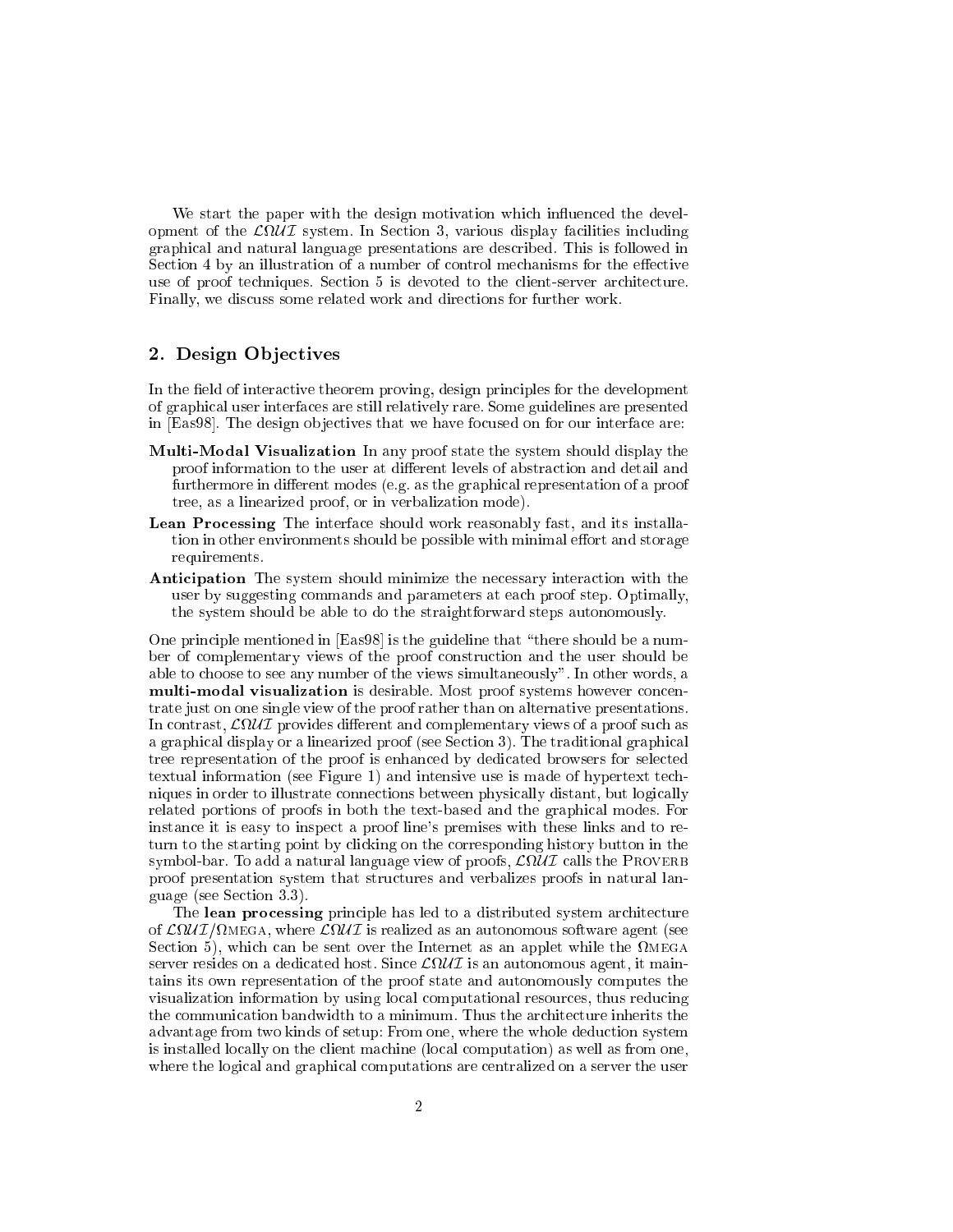$communicates with, say, by a remote X connection. This enables the realization\n $\mathcal{L}(\mathcal{L}) = \mathcal{L}(\mathcal{L})$$ of the concept of direct manipulation [Shn92], which allows for immediate feed-back and a minimal time a user has to wait until an action takes effect. t to manipulation is supported since  $\mathcal{L}$  in the supported since  $\mathcal{L}$  and  $\mathcal{L}$ intera
tion immediately by manipulating its internal representation of the proof state rather than alling the server.

Anticipation to minimize user interaction, has always been a concern of intera
tive systems, for instan
e by disabling ommands that are nonsensi
al (i.e. pre-sele
ting legal a
tions) or generating lists of ommands that are advisable in a current situation. In  $\mathcal{L}\Omega\mathcal{U}\mathcal{I}'$ 's internal representation of the proof state, many interfa
e-related reasoning tasks an be performed without the help of the underlying proof system. For example, <sup>L</sup>U I supports and omplements the agent-based command suggestion mechanism [BS98a] provided by its host system mega.

We shall elaborate on these issues in the following sections.

#### 3. Multi-modal Views

 $\mathcal{L}\Omega\mathcal{U}\mathcal{I}$ 's presentation features are, to a certain extent, influenced by  $\Omega$ MEGA's entral three-dimensional proof data stru
ture PDS, whi
h will be presented in se
tion 3.1. The two subsequent se
tions dis
uss the prin
ipal proof presentation appent the structure is to the structure of the structure of the structure is to terms and the structure and inferen
e steps and a natural language display. To start with, onsider the following example:<sup>1</sup>

#### **Theorem 1. (Example)** Given that  $a \subset b$  and  $b \subset c$ . Then  $a \subset c$ .

A proof of this theorem an be generated in mega in many ways, the easiest is by calling an external reasoner for such a simple problem, e.g. the first-order theorem prover OTTER [McC94], which quickly finds the proof. This external proof is then translated into  $\Omega$ MEGA's proof format and inserted into the central proof data structure , recovery with provides different to dependence and the structure this data structure (see Figure 1 for a screen-shot). As in traditional theorem proving systems, Arryla come present a province a material control in a line and the s a higher-order variant of Gentzen's natural deduction (ND) calculus (as in the upper right frame in Figure 1). The formula of the highlighted line is prettyprinted in the term browser (see the lower right frame in Figure 1). For long proofs, su
h a presentation la
ks transparen
y and stru
ture. Therefore <sup>L</sup>U I offers two additional representations:

- as a tree that models the logical dependencies between the different proof lines, (see the upper left frame in Figure 1),
- as a text in natural language as it would appear in a mathematical textbook (see Xdvi-window in the lower right orner of Figure 1). Currently, only ompleted proofs an be presented in natural language.

Furthermore <sup>L</sup>U I uses hypertext te
hniques to visualize essential onne
 tions, e.g. between the proof lines in the standard linearized proof and the orresponding nodes in the tree representation.

 $\,$  - All examples in this paper are chosen for presentation purposes, not as an example of realistic scale.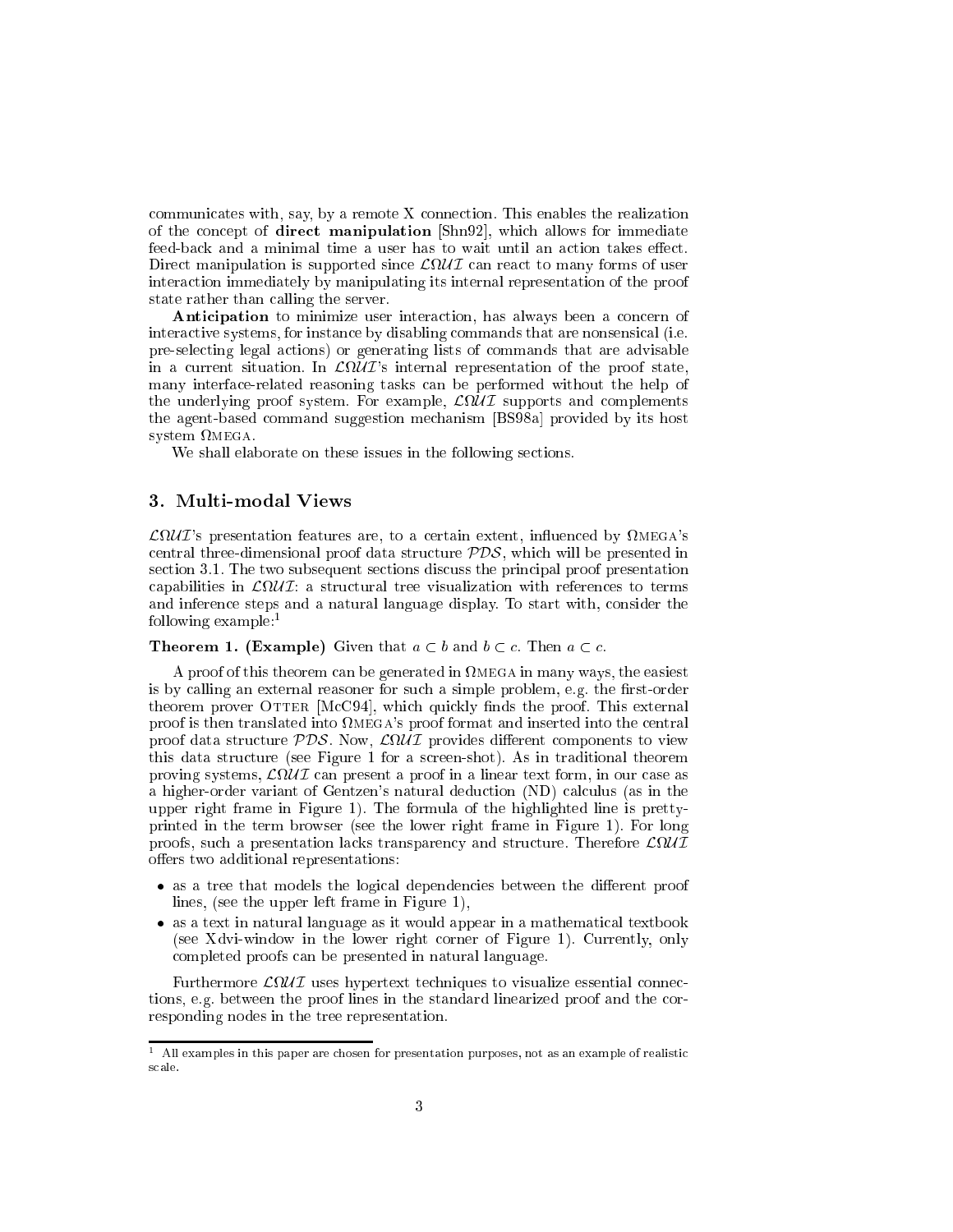

Fig. 1. The <sup>L</sup>U I interfa
e presenting the proof for Theorem 1. The standard text presentation is given in the upper right frame, whereas the orresponding proof tree is given in the upper left frame. The term browser in the lower right frame displays the formula of the currently focused proof line/node. The lower left frame provides information on different message streams from the mega system. The lower-right Xdvi-window presents the verbalized proof as generated by PROVERB.

The command menu bar on top of the entire frame in Figure 1 provides access to  $\Omega$ MEGA's proof tools that are organized in pull-down menus. Icons are used as shortcuts to specific commands or sub-menus. Command suggestions for the next proof step are presented for quick and easy selection in a special suggestion window. Finally, a control window (see the lower left frame in the window displayed in Figure 1) provides access to the output streams of  $\Omega_{\text{MEGA}}$ 's processes. In the following subse
tion we shall present the details of this visualization and the motivation underlying its design.

#### 3.1. Hierar
hi
al Proof Plan Data Stru
ture

Finding a proof with mega an be viewed as a pro
ess that interleaves proof planning [Mel98, CS98], plan execution, and verification, all of which is datadriven by the so-called *Proof Plan Data Structure*  $(PDS)$ .

This hierar
hi
al data stru
ture represents a (possibly partial) proof at different levels of abstraction, called *proof plans*. Its nodes correspond to steps of the derivation and are justified by methods. Conceptually, each justification represents a proof plan for the orresponding derivation step at a lower level of abstraction (the *expansion* of the justification). It is computed when the method is expanded. A proof plan can be recursively expanded, until a proof at the cal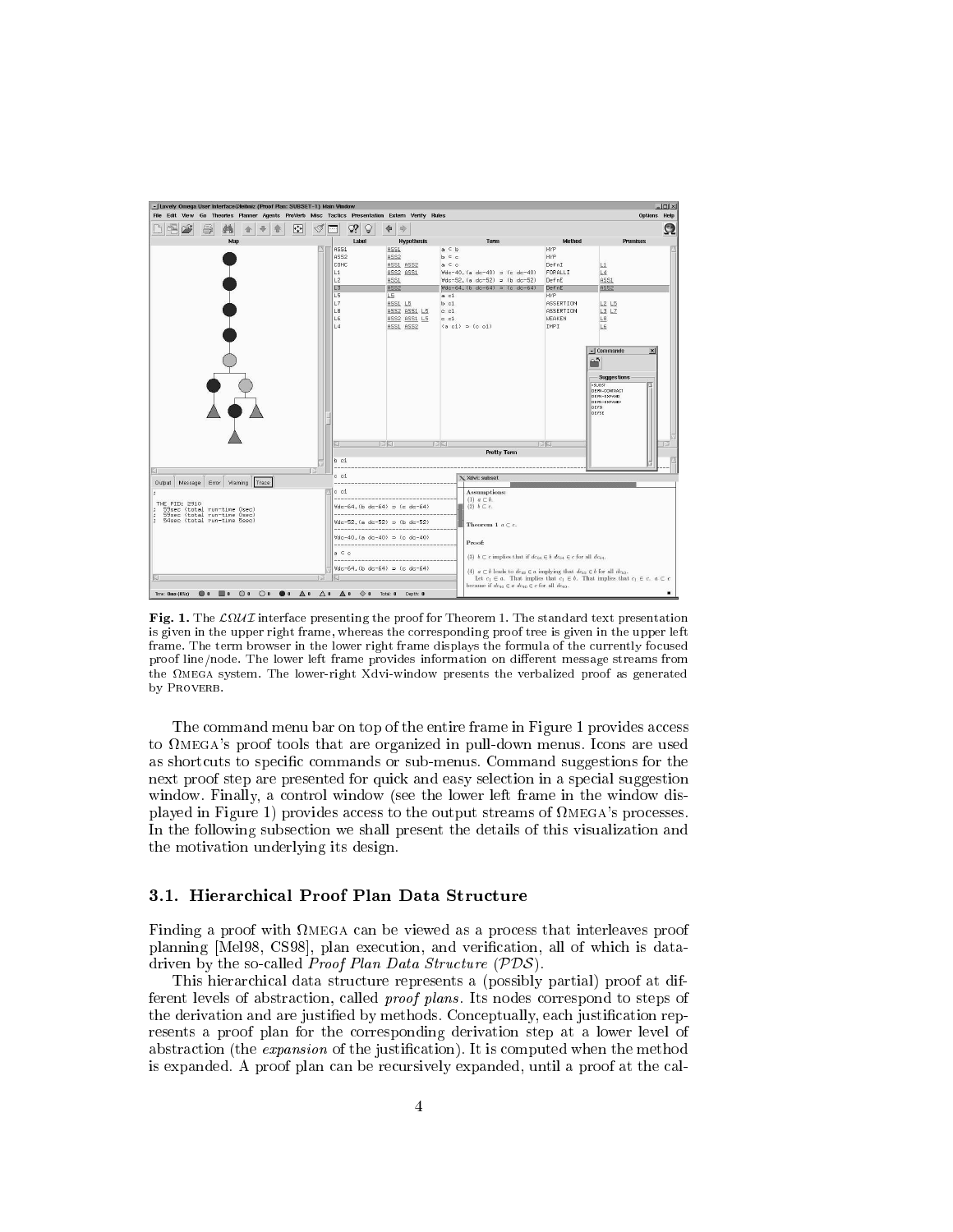ulus level has been real proof plan in the original proof plan in the original proof plan in the original proof expansion hierarchy of the  $PDS$ . Thus, the  $PDS$  makes explicit the hierarchical structure of proof plans and retains it for further applications such as proof explanation or analogi
al transfer of plans.

When the expansion process is completed, a verifier can check the correctness of the proof. The expansion of ma
ro steps provides the basis for an integration of external reasoning components—such as an automated theorem prover  $(ATP)$ or a computer algebra system (CAS)—if each reasoner's results can (on demand) be transformed into a sub- $PDS$ . New pieces can be added to the  $PDS$  by directly calling methods and rules, by inserting facts from a database, or by calling some external reasoner.

 $\mathcal{L}\Omega\mathcal{U}\mathcal{I}$  supports  $\Omega$ MEGA's three-dimensional  $\mathcal{PDS}$  in many ways. For instance, different layers of the  $PDS$  can be analyzed separately and switching to another layer is supported by ontext menus for ea
h node. In this sense, L U I implements the philosophy of multi-dimensional representations of proofs within its visualization and control facilities.

#### 3.2. Visualization - Proofs as Tree-like Maps with Associated Content

If the proof information is onveyed in only one mode by the user interfa
e, it an lead to problems:

- Presentation in linear form fails to convey the structure of a proof.
- Presentation in tree form may soon become difficult to survey because of the large annotations asso
iated with ea
h node.

Because of the inadequacies of purely linear or tree formats, a central design de ision in LU i was to separate the structure of the structure of the proof tree from its proof tree from its Consequently, the visualization of a proof in <sup>L</sup>U I onsists of three parts:

- a proof tree in a purely structural form, where the individual nodes convey status information through their shape and color.
- a linear form of the content of the proof, by individual lines.
- a number of co-reference facilities for the connections within and between the tree and the linear proof visualization forms.

The linear form of the proof display is fairly standard in most of its parts, where ea
h derivation step is presented in one single line. These steps of a derivation usually fit into a reasonably sized window as the associated display demonstrates (see the upper right part of Figure 1). This may not be the ase for entries in the part named "term". Therefore a separate frame selectively displays a single term in full length, which can be activated by clicking on the term of interest in the linear format.

Logical proofs are in general acyclic directed graphs rather than trees, hence the graphical display of such structures poses problems: If a pure tree display is produ
ed by dupli
ating identi
al subproofs, the tree may grow very large. If, alternatively, multiple subtrees are displayed only on
e with pointers to the other positions, these pointers may easily render the visualization onfusing and unmanageable. Therefore, LU is no designed predetermine predetermine predetermine predetermine predetermine pr (i.e. subproofs used more than on
e) as o-referen
e nodes: The subproof is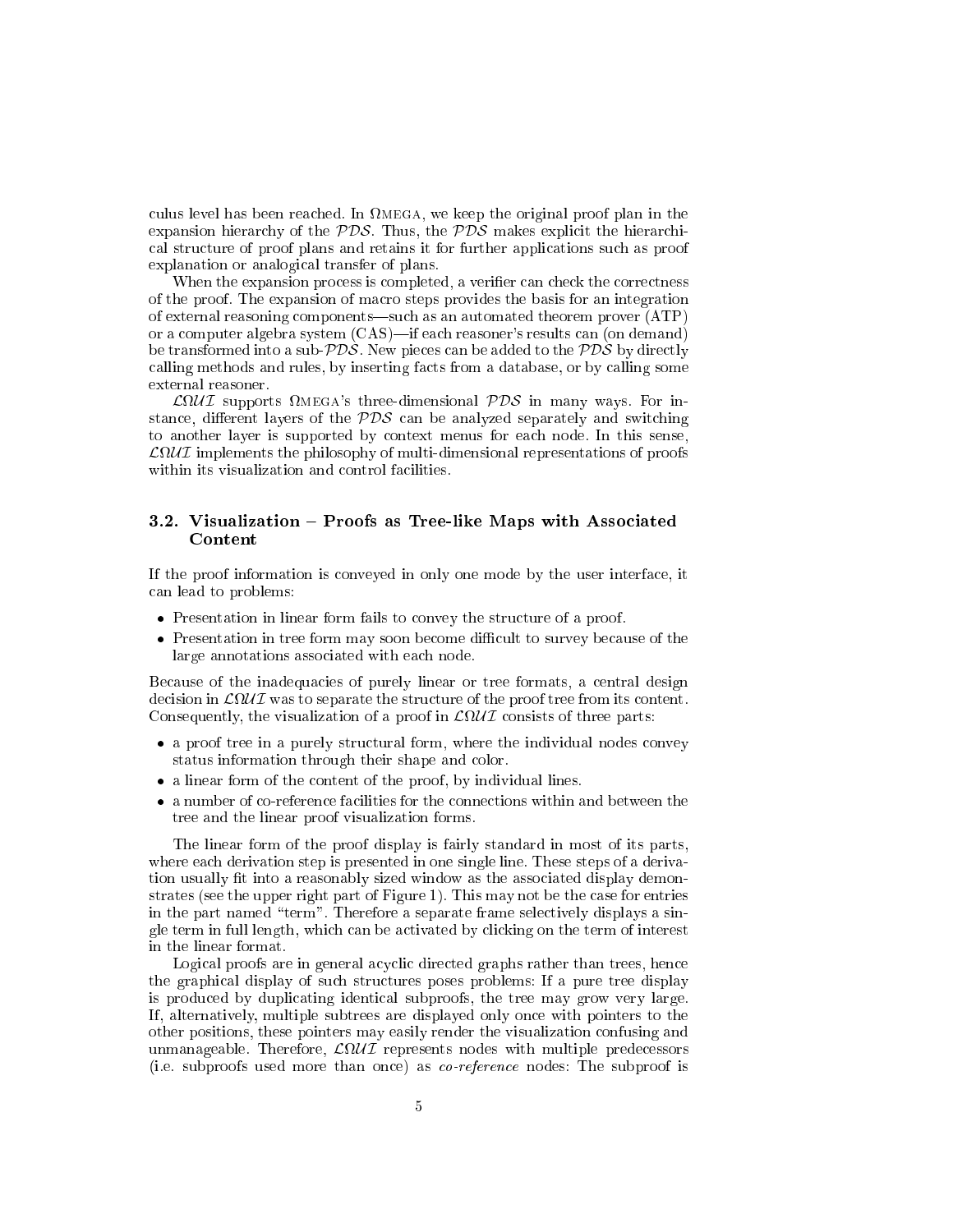displayed only in one place, and the other occurrences are represented as a special node { the o-referen
e node. In a sense, o-referen
e nodes take the role of a lemma, but a o-referen
e node is not ne
essarily promoted into a lemma.

Using this onvention, proof graphs an be visualized in <sup>L</sup>U I as proper trees, where node categories (representing the status of the node in the  $PDS$ ) are expressed by olor and shape. The shape illustrates the ma jor node ategory and color variations express more fine-grained distinctions:

- Terminal nodes are represented by upward pointing triangles, where assumptions, assertions, and hypotheses are distinguished by their color (green, yellow, and orange).
- Intermediate nodes are represented by *circles*, where *ground*, *expanded*, and unexpanded nodes are distinguished by color (dark blue, bright blue, and light blue).
- Open nodes are represented by *squares*. Since there are no further categorical distinctions for open nodes, they have the same color (red).
- Co-referen
e nodes, whi
h may or may not be terminal nodes, are represented by *downward pointing triangles*, they are uniquely colored in grey.

Open nodes represent subgoals in the proof whi
h have not been solved yet, i.e. they are subject to further derivations. Intermediate nodes represent the respective level of abstraction in the  $\mathcal{PDS}$ : Ground nodes are at  $\Omega$ MEGA's calculus level, i.e. a set of ND rules that is large enough to ensure ompleteness. The other intermediate nodes represent inferen
e steps at higher levels of abstra
tion. Expanded nodes are nodes where the expansion to the next lower level was already al
ulated, but is not displayed. In unexpanded nodes, the expansion has not yet been al
ulated.

In order to obtain a good view of the proof tree, the user has commands to manipulate the appearan
e of that tree:

zooming between tree overviews and enlarged tree parts,

scrolling to a desired tree part,

focusing on a subtree by cutting off the remaining tree parts,

abstracting away from details of a subtree derivation by hiding the display of that subtree, which then appears as a double-sized red triangle.<sup>2</sup>

Because of the different forms of proof display, especially tree structure and content, various overview formats are offered for the entire proof, where the referen
es between elements of this overview are very sele
tive and only triggered by explicit user commands. There are four different forms of co-references in  $\mathcal{L}\Omega \mathcal{U} \mathcal{I}$ 's display:

• Co-references within the linear form, including the "Pretty Term" frame. Two facilities are offered here. One is activating the "Pretty Term" browser, which is done by clicking on the term of interest. The selected term is then displayed in full length in the "Pretty Term" frame, while the line in which that term appears is highlighted (see Figure 1). The other facility is for inspecting individual justifications of a derivation, which is achieved by clicking on the premise of interest in a sele
ted line of proof. Again, this line is highlighted.

<sup>-</sup> ivote that this subtree abstraction is different from abstraction levels in the PDS.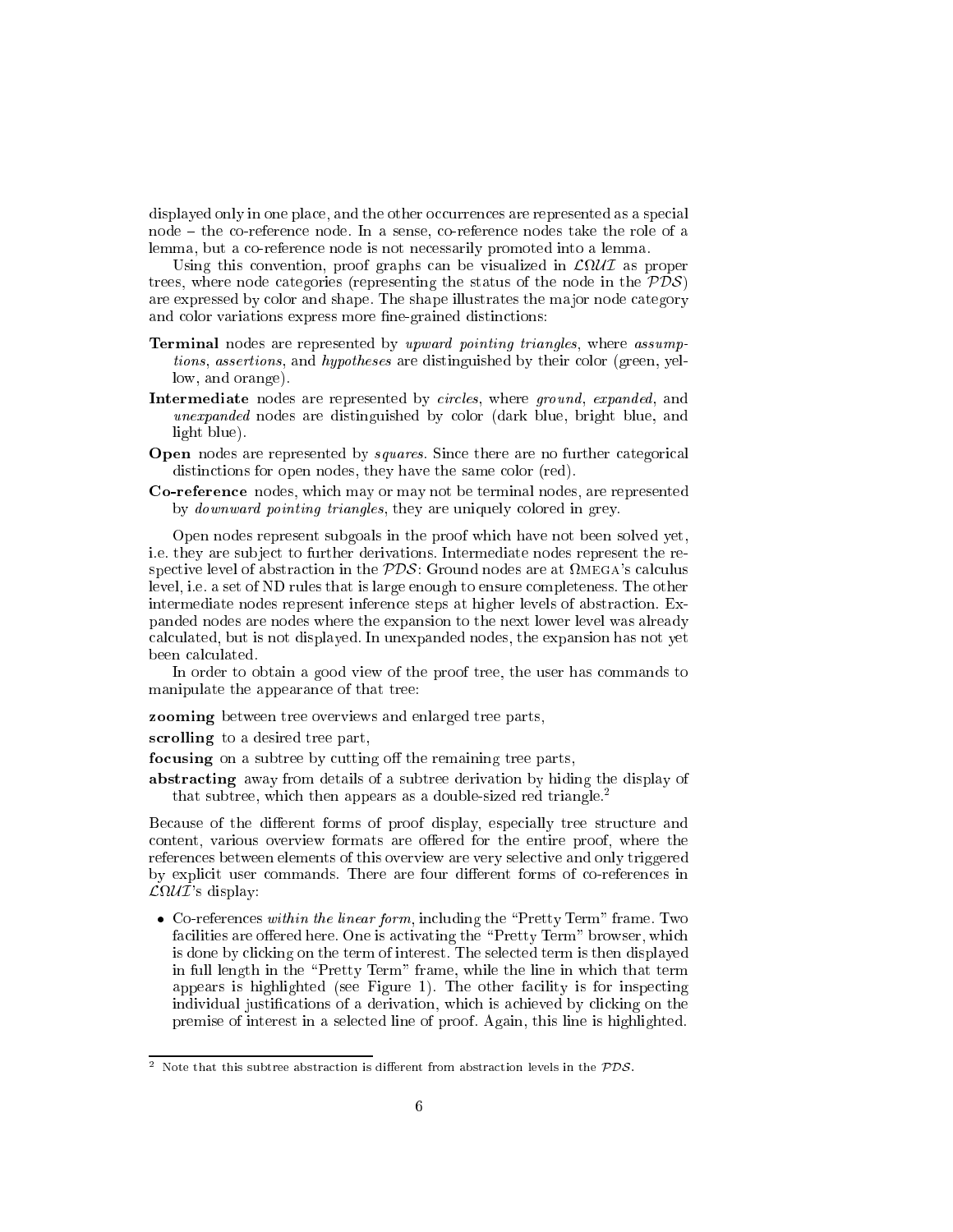- Co-references within the proof tree. Through this facility the connection of a co-reference node is re-established temporarily. Pointing to a co-reference node leads to the temporary appearan
e of a line between that node and the node it o-refers to, that is, the root of the subtree representing the subproof hidden behind the o-referen
e node.
- Co-references between the linear form and the proof tree. The connection between structure and content can be established through this facility. Clicking on a node activates a yellow box next to that node in the tree display which ontains a label and a term. The referred line in the linear form of the proof is highlighted.
- Co-referen
es between plain text and the proof tree, the linear form and the menu bars of LU I. There are ferences of LU I. There are ferences are ferences of this kind. One of this kind. One of this kind. One of this kind. One of this kind. One of this kind. One of this kind. One of this kind. One is from the node of a proof tree or proof line to a verbalization of the justification of this node in natural language as described in section 3.3. The second kind of co-reference is from hypertext documents (like the online documentation, where hyperlinks and the use the use of the contract of the second service of the contract of the contract of (see se
tion 4).

#### 3.3. Proofs in Natural Language

While  $\mathcal{L} \Omega \mathcal{U} \mathcal{I}$  cannot read natural-language input yet,<sup>3</sup> it makes use of the PROVERB system [HF97] to present proofs in natural language. PROVERB employs state-of-the-art te
hniques of natural language pro
essing and generation.

Like most application-oriented natural language generation systems, PROVERB has a pipelined architecture [Rei94] consisting of three processing phases, each realized by a dedicated component: a macro-planner, a microplanner, and a surfa
e realizer. The ma
ro-planner linearizes a proof and plans communicative acts by a combination of hierarchical planning and focus-guided navigation. The micro-planner then maps communicative acts and domain conepts into linguisti resour
es, it paraphrases and aggregates su
h resour
es to produce a text structure that contains all necessary syntactic information. The realizer TAG-GEN [KF95] executes this text structure and generates the surface sentences that are passed on to LAT<sub>E</sub>X2e. The formatted text is then finally displayed in an Xdvi-window (
f. Figure 1).

While the underlying architecture is standard for many language generation systems, PROVERB has a number of special features that are particularly useful for presenting mathematical proofs: a *focus mechanism* to control the presentation of proof steps in context, paraphrasing capabilities to augment the system's expressiveness, and *aggregation operators* that can be employed to express facts that share some of their referents and predicates.

The focus mechanism is inspired by Reichman's theory of discourse [Rei85]. It hypothesizes a set of nested focus spaces which regulate referential accessibility of dis
ourse referents, that is, lemmata, theorems, and logi
al fa
ts in the domain of mathemati
al proofs. The fo
us spa
es are used to anti
ipate whether or not a particular discourse referent in the communicative act considered is in the addressee's fo
us of attention. This determines for example whether the premises

 $\,$  - we are currently working in a conaborative enort within the SFB 378 to read a mathematical text from a text book.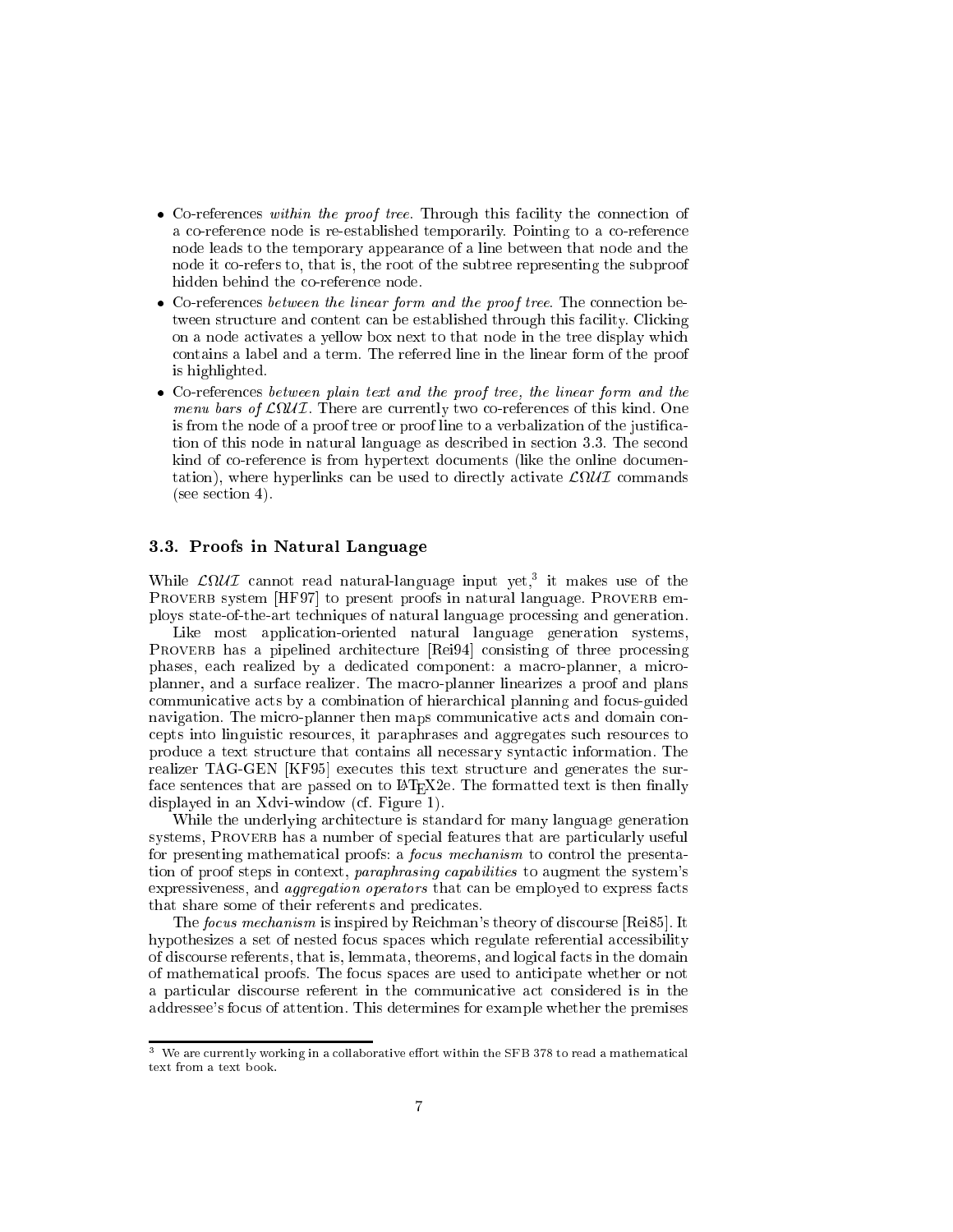for a derivation step are omitted, explicitly repeated, or implicitly hinted at by the on
lusion or the method justifying that step.

The paraphrasing capabilities are based on the systematization of Meteer's Text Structure [Met92] that guarantees the compositional expressibility of domain concepts in natural language terms through a hierarchy of semantic categories. For example, depending on the embedding ontext the logi
al predi
ate  $para(C1, C2)$  can verbally be expressed as a *quality relation* ("line C1 is parallel to  $C2$ "), as a process relation ("line C1 parallels  $C2$ "), or as a property ascription ("lines C1 and C2 are parallel" or "the parallelism of lines  $\overline{C1}$  and  $\overline{C2}$ ").

Finally, the *aggregation operators* constitute some specific instances of general and linguistically-motivated structure modification operations, such as those found in [DH93]. Apart from domain-specific, pattern-based optimization rules, there are two sorts of aggregation operators with a general scope in PROVERB that handle *predicate grouping* and *semantic embedding*. The predicate grouping aggregation condenses two assertions with the same predicate into a single one, e.g.  $Set(F) \wedge Set(G)$  can compactly be expressed as "F and G are sets". Semantic embedding allows the skilful verbalization of one assertion, such that it embeds into another one. For example in  $Set(F) \wedge Subset(F, G)$  the verbalization of  $Set(F)$  as the noun phrase "the set F" allows this expression to be embedded into "F is a subset of G," yielding "The set F is a subset of  $G$ ".

Altogether, implementing the linguisti
ally motivated on
epts of fo
us spaces, paraphrasing, and aggregation into PROVERB significantly contributes to the production of a shorter and better readable proof verbalization in comparison to a dire
t verbalization of the lines of a proof tra
e. The presentation of mathematical proofs in natural language by PROVERB can be further improved by taking into account the user's background knowledge and associated reasoning apabilities.

A more re
ent presentation facility is the natural language presentation at the more abstract level of proof plans [ML99]. Proof planning is based on reasoning steps similar to those used by mathemati cians. It is therefore more natural to generate a verbalization on this level. The ommuni
ation with the user is facilitated by presenting a verbalization of a method in a hypertext window when the orresponding node of the tree presentation is clicked on. This hypertext presentation of a method offers further links to the verbalization of proofs of subgoals introdu
ed by the

| LOUI Markup Language Browser (LMLB) v0.1a                                                                                                                                                       |      |
|-------------------------------------------------------------------------------------------------------------------------------------------------------------------------------------------------|------|
| <b>File</b>                                                                                                                                                                                     | Help |
| Location:                                                                                                                                                                                       |      |
| ComplexEstimate<:                                                                                                                                                                               |      |
| We need to estimate the magnitude of                                                                                                                                                            |      |
| $\left  \left( \left( f \right  x \right) + \left( f \right  \left( f \right  x \right) \right) - \left( \left  f \right  \left( f \right  + \left  f \right  \left( f \right) \right) \right $ |      |
| =  (1 * ((funcg x) - limit2)) +  (f x) - limit1  .                                                                                                                                              |      |
| To do this, we use the Triangle Inequality and                                                                                                                                                  |      |
| obtain:                                                                                                                                                                                         |      |
| $\left  \left( \left( f \times \right) + \left( f \right) \right  \right $ = $\left( \lim_{x \to \infty} f \right)$ = $\left  \left( \lim_{x \to \infty} f \right) \right $                     |      |
| =< $( 1 * (funeg x) - limit2)  +  (f x) - limit1 )$ .                                                                                                                                           |      |
| This goal can be shown in three steps:                                                                                                                                                          |      |
| 1. There exists an $m$ such that $ 1  \le m$ , and                                                                                                                                              |      |
| 2. (funcg x) - limit2 $\langle$ $($ e $\angle$ $(2 * m)$ ), and                                                                                                                                 |      |
| 3. $  (f x) - 1$ imit1 $  (e 2)$ ,                                                                                                                                                              |      |
| Then                                                                                                                                                                                            |      |
| $\left  \left( \left( f \times \right) + \left( f \right) \right  \right $ = $\left( \text{limit 1 + limit 2} \right)$                                                                          |      |
| $\langle$ (m $*$ (e $\angle$ (2 $*$ m))) + (e $\angle$ 2)                                                                                                                                       |      |
| $=$ $e$ .                                                                                                                                                                                       |      |
| $>$ More details                                                                                                                                                                                |      |
|                                                                                                                                                                                                 |      |

Fig. 2. Verbalization of a Proof Planning Method.

method (see Figure 2). Currently, this lo
al presentation of methods an be aggregated to a global presentation of the whole proof plan, but needs further elaboration.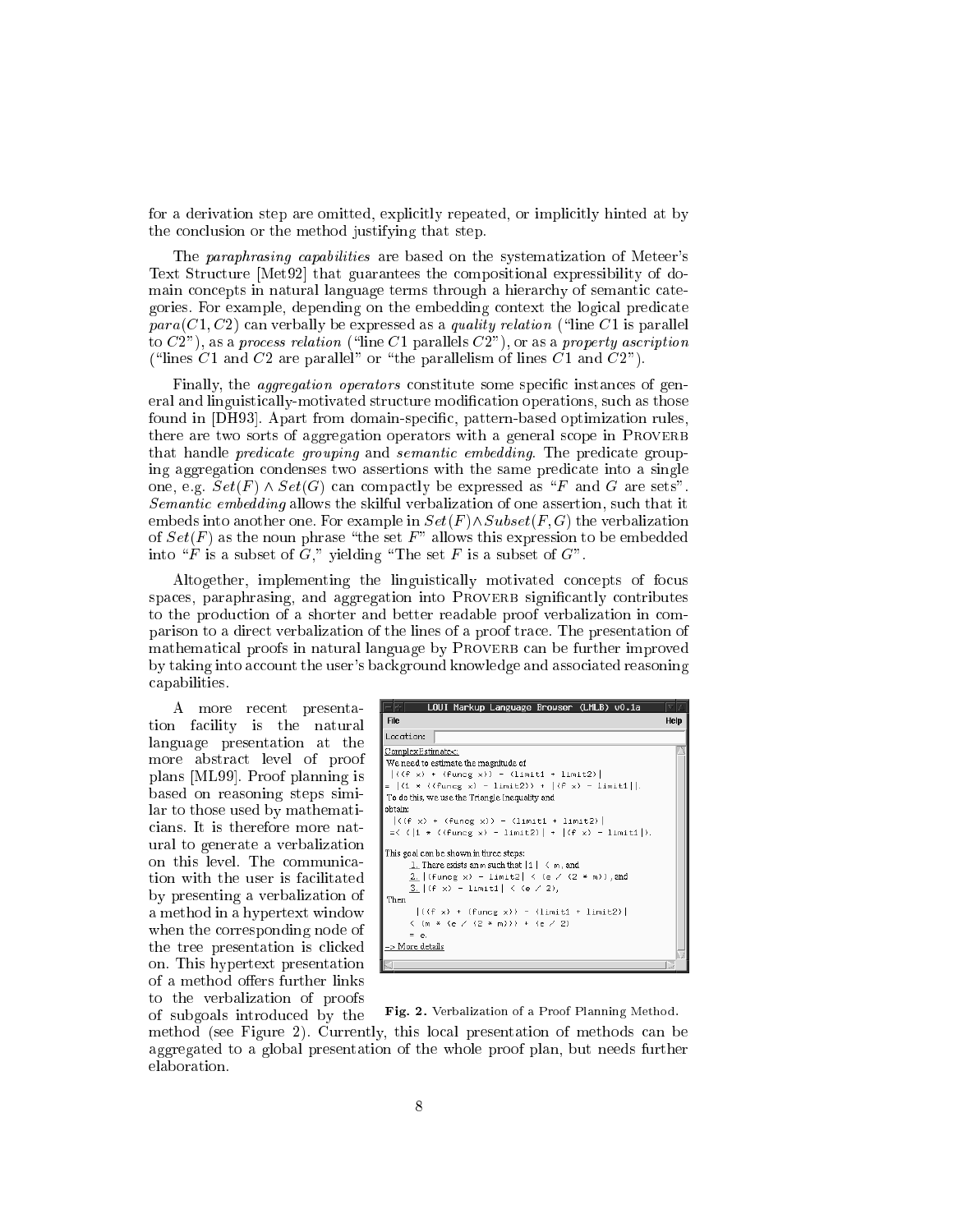#### 4. Controlling mega

 $\Omega$ MEGA's main functionalities are available via the structured menu bar in  $\mathcal{L}\Omega\mathcal{U}\mathcal{I}'$ 's main window. Its entries partition the conceptually different facilities of the mega-system into topi
s, su
h as Theories, Extern, Planner, and Agent. These provide all ommands of the respe
tive on
eptual ategory. Commands may be further grouped into submenus. For example, the topic Rule provides different inferences that definition and the basic that definition and the basic the basic theory is the basic theory of are grouped into categories reflecting their logical effect on a proof, for instance elimination or introdu
tion rules.

One important feature of <sup>L</sup>U I is its dynami and generi menu extension, i.e. commands are incrementally added at run-time when they are required and the user can easily create new menu entries by specifying new commands. This is achieved by defining commands separately from  $\Omega_{\text{MEGA}}$ 's core system. Some commands are then loaded initially. Others—for instance, commands that execute domain specific tactics—are loaded only when the appropriate theory (see below) is imported. Thereby a ommand is always atta
hed to a single menu topi and, if appropriate, to one or several submenus.

Theories Mathemati
al knowledge in mega is hierar
hi
ally stru
tured with respe
t to soalled theories, whi
h ontain signature information, axioms, definitions, theorems, lemmata, and the basic means to construct proofs, namely rules, tactics, planning methods, and control knowledge for guiding the proof planner.

Each theorem  $\mathcal T$  has its home theory and therefore a proof of  $\mathcal T$  can use the theory's signature extensions, axioms, definitions, and lemmata without expli
itly introdu
ing them. A simple inheritan
e me
hanism allows the user to in
rementally build larger theories.

The user can both use and manage  $\Omega_{\text{MEGA}}$ 's knowledge base through  $\mathcal{L}\Omega\mathcal{U}\mathcal{I}$ . In particular, it is possible to load theories or their single components incrementally and separately, browse through available assertions and import them into the a
tive proof. Furthermore, if a theorem has been proved and the proof is veried, it an be stored in its home theory.

**Rules and Tactics** correspond to inference steps at different levels of abstraction. (We will refer to both rules and tactics with the generic term *inference*). While rules belong to a (low level) logic calculus, tactics are more abstract. They are programs that, when executed, produce a sequence of less abstract inference steps. Generally, each inference is associated with exactly one command which invokes it in a given partial proof.

The hierarchic organization of theories and their incremental importation not only affects their availability for a proof but also  $\mathcal{L}\Omega \mathcal{U} \mathcal{I}$ 's menu structure. Since theories contain rules and tactics, these are also incrementally loaded and each attached command is dynamically appended to the corresponding topic in the menu. Since rules are always defined in  $\Omega$ MEGA's base theory, they are just sorted by their type: elimination rules, introduction rules, structural rules, etc. The menu for tactics is divided into sub-menus according to the theories the tactics belong to. These sub-menus can be further classified according to the categories specified within these theories. This supports the user in navigating and finding appropriate inferences. An inference can be listed in several subtopics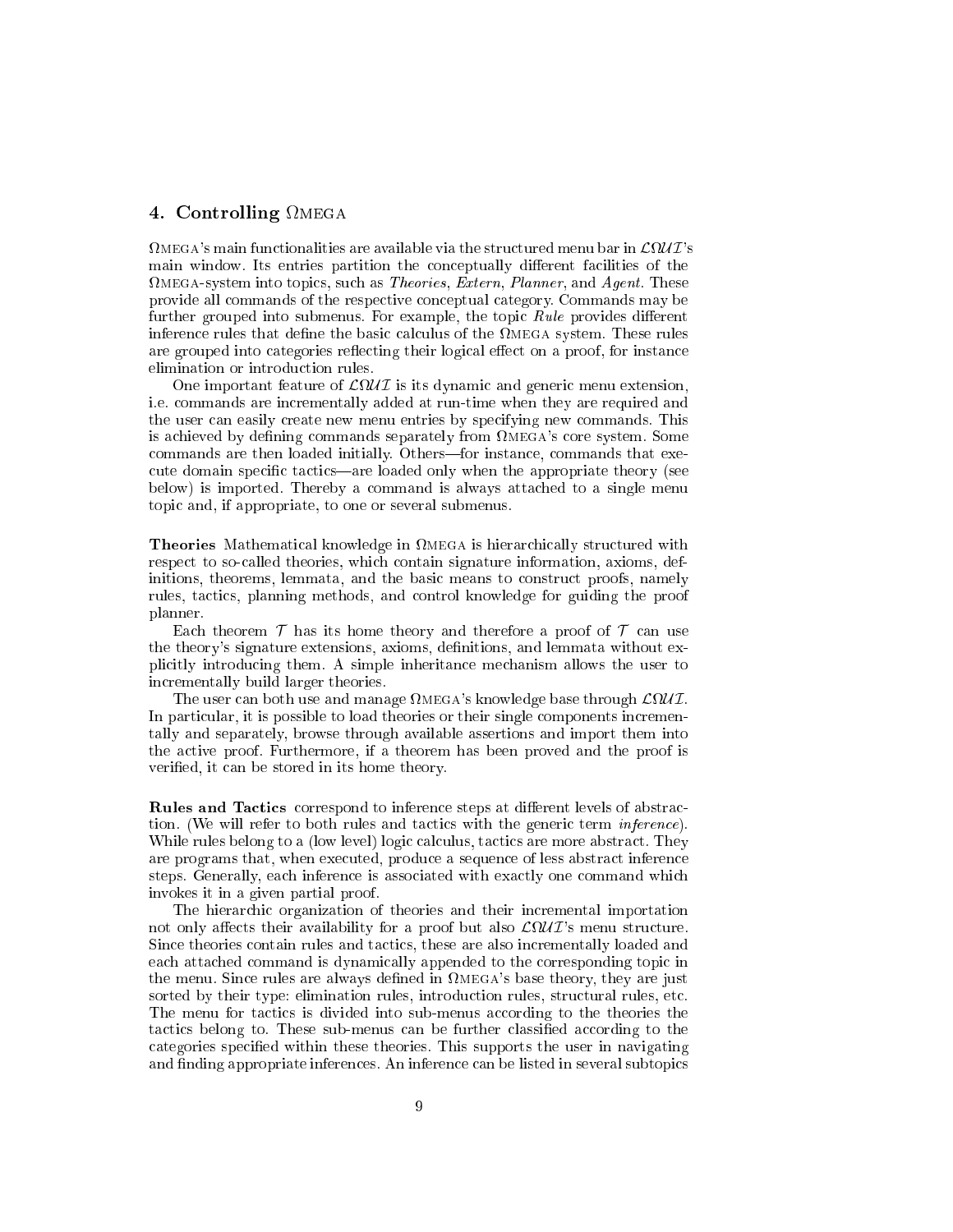Inferen
es are applied by executing the attached commands. In general, it is ne
essary to provide some arguments for the appli
ation of an inferen
e, whi
h can be specified inside a generic command window. The command window adjusts itself automati
ally to the number of arguments and provides some help to find the requested parameters (
f. Figure 3 for an example). The user specifies the arguments



Fig. 3. Command Widget

either by manually entering them or by a mouse-click on the appropriate node.

**Planner**  $\Omega$ MEGA's proof planner searches in the space of partial proof plans, where methods are the plan operators. The planner transforms a partial  $PDS$ by method appli
ation and by re
ursive method expansion until it obtains a complete  $PDS$ , i.e. a  $PDS$  which represents (can be expanded into) an ND proof.

The commands for  $\Omega$ MEGA's planner are grouped into  $\mathcal{L}\Omega\mathcal{U}\mathcal{I}$ 's planner menu. The interface displays the growing partial plan as an abstraction of the  $PDS$ .

|                                  |                                  |                                  | Concurrent ATPs                  |                                   |                                   |                               |
|----------------------------------|----------------------------------|----------------------------------|----------------------------------|-----------------------------------|-----------------------------------|-------------------------------|
| ιĒΪ                              |                                  |                                  |                                  |                                   |                                   |                               |
| <b>Bliksem</b><br>Proof found    | Eqp<br>Proof found               | Otter<br>Proof found             | Protein<br>Proof found           | <b>Spass</b><br>Proof found       | <b>Tps</b>                        | Waldmeister<br>Failed         |
| 00:05:00<br>Time Resource:       | Time Resource: 00:05:00          | Time Resource: 00:05:00          | Time Resource: 00:05:00          | 00:05:00<br><b>Time Resource:</b> | 00:05:00<br><b>Time Resource:</b> | Time Resource: 3:05:0         |
| 00:00:06<br><b>Running Time:</b> | 00:00:07<br><b>Running Time:</b> | <b>Running Time:</b><br>00:00:08 | 00:00:22<br><b>Running Time:</b> | <b>Running Time:</b><br>00:00:08  | <b>Running Time:</b><br>00:00:15  | <b>Running Time: 10:00:0:</b> |
| State:<br>Stop                   | <b>Stop</b><br>State:            | State:<br><b>Stop</b>            | State:<br><b>Stop</b>            | State:<br><b>Stop</b>             | Killed<br>State:                  | Stop<br>State:                |
| Kill                             | Kill                             | Kill                             | Kill                             | Kill                              | Kill                              | Kill                          |

**- Q.** - Concert At **. Con** 

External Systems mega employs several ATPs, onstraint solvers, and CASs as external reasoners to be applied to specific proof problems. Automated theorem provers that are urrently available to mega are the rst-order systems OTTER, SPASS, PROTEIN, BLIKSEM, SATCHMO, WALDMEISTER, and EQP,  $(cf. [BCF<sup>+</sup>97, HF96, FK99])$  and the higher-order theorem provers TPS (cf. [BS98b] and LEO [BK98]. The computer algebra systems include the experimental system  $\mu$ CAS (cf. [KKS98]) as well as the full-blown systems GAP, Maple, and Magma.

the contracting aspect to contract to entirely the complex process to ability to the second attack of the second currently. The graphical user interface supports the control of parallel ATPs by providing a spe
ial widget as displayed in Figure 4, whi
h helps the user to monitor the a
tivities of every single running ATP. Messages report the status of an ATP as either not available, still running, or whether the prover has found a proof or failed to do so. The window enables the user to intera
tively tailor the time resour
es given to single ATPs or to kill running pro
esses entirely.

Command Suggestion Me
hanism Another feature of mega that an only be fully exploited with a graphical user interface is its elaborate mechanism to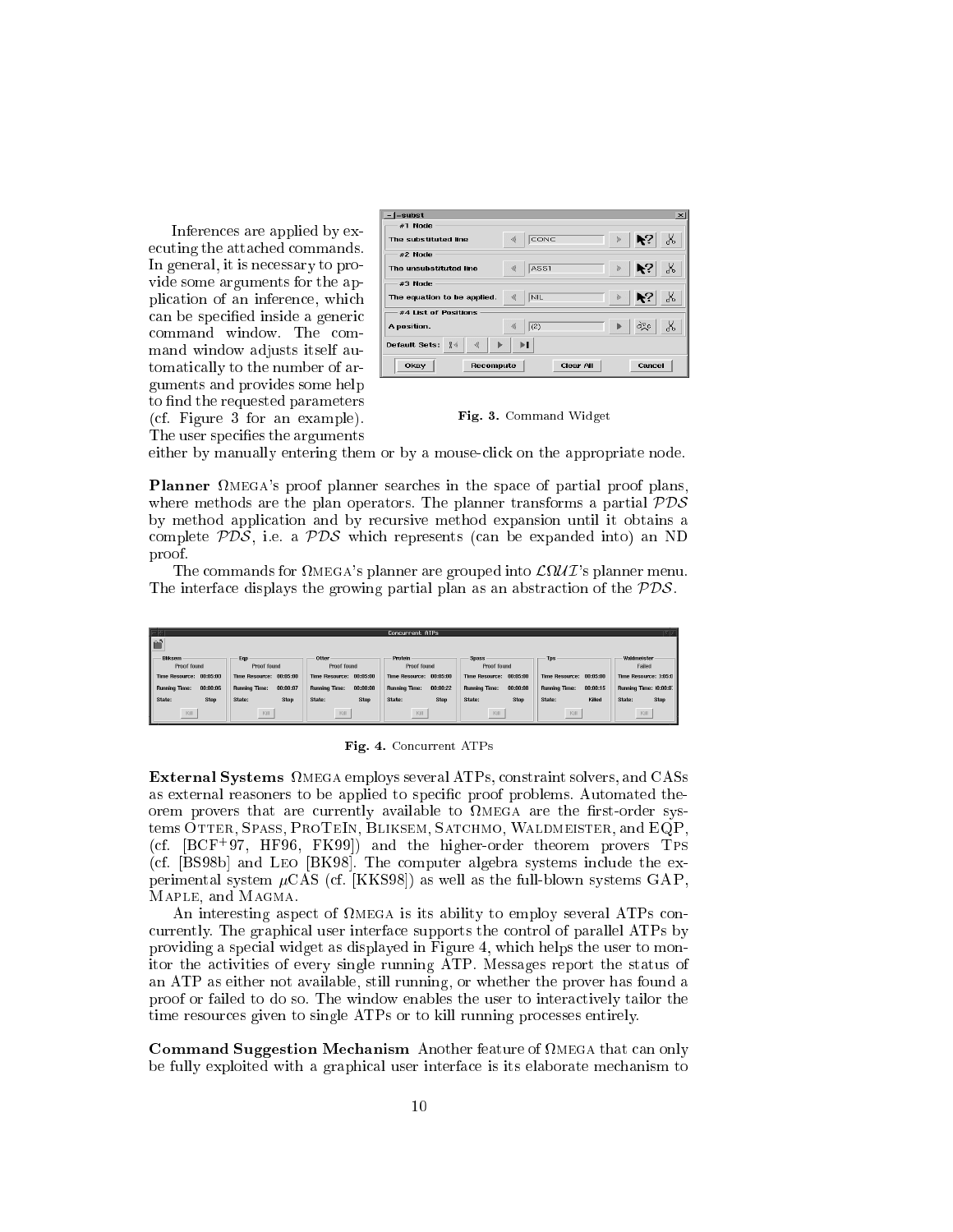guide the user when intera
tively proving a theorem. It suggests ommands, applicable in the current proof state—more precisely commands that invoke some ND-rules or tactics—together with sets of suitable instantiations of the command arguments. It is based on two layers of autonomous, concurrent agents which steadily work in the ba
kground of the mega system and dynami
ally update their omputational behavior with respe
t to the state of the proof and/or spe cific user queries of the suggestion mechanism. By exchanging information via blackboards the agents cooperatively accumulate useful command suggestions which are then heuristically sorted and presented to the user.

These suggestions are displayed in a separate window (see the right side of Figure 1). The entries of this window are constantly updated by the suggestion mechanism, which is based on the computation of the society of agents. The ommand that is most likely to be useful in the urrent proof state is always in the first position. However, the user can choose any of the proposed commands. As long as the command is not yet executed (by confirming the argument settings in the orresponding ommand widget), the suggestions are still updated, giving the user the opportunity to rethink his decision.

The suggestion me
hanism always proposes a ommand together with several possible sets of instantiations for the ommand's arguments. Su
h a set is a meaningful combination of parameters, e.g. proof lines, terms, etc., the command is appli
able to. The sets are heuristi
ally sorted and the best one is immediately proposed to the user by providing it as default arguments to the ommand. However, all other computed sets of argument instantiations can still be displayed and chosen within the respective command widget. One can browse the suggestions or ask for a single argument (
f. the arrow buttons on the lower left and next to the arguments in Figure 3, respe
tively). Furthermore, the user an spe
ify one or several of the arguments as fixed and call the suggestion mechanism again by clicking on the recompute button (cf. Figure 3) to get possible suggestions for the remaining parameters.

Online Help The online do
umentation of mega ontains des
riptions of ommands, planning methods, and the ontent of the theories. It is based on HTML and an be viewed with any standard web browser. Besides the usual referen
es to related help topi
s, the hyperlink me
hanism is extended to allow interaction with a control time the extension of the executive control to me and the extension of li
king on links within a help page. This yields a ni
e tool that is used inter alia to introdu
e new users to the system (see Figure 5). Furthermore the do
umentation of theorems and problems ontains ommands to import them into a current problem or to execute a proof script respectively.

#### 5. The Agent Ar
hite
ture

A mathemati
al assistant system alls for an open and distributed system ar hite
ture. In su
h an ar
hite
ture, the developer of a dedu
tion system or a respective tool upgrades it to a so-called *mathematical service* by wrapping it into an agent-oriented parcel, with an interface to a common mathematical software bus  $[Hom96, HC96]$ .

The functionality of the software bus is realized in the MATHWEB system (see  $[FK99, FHJ+99]$  for details) by the trader model shown in Figure 6, which limits the central administration of the bus to a so-called *trading point* that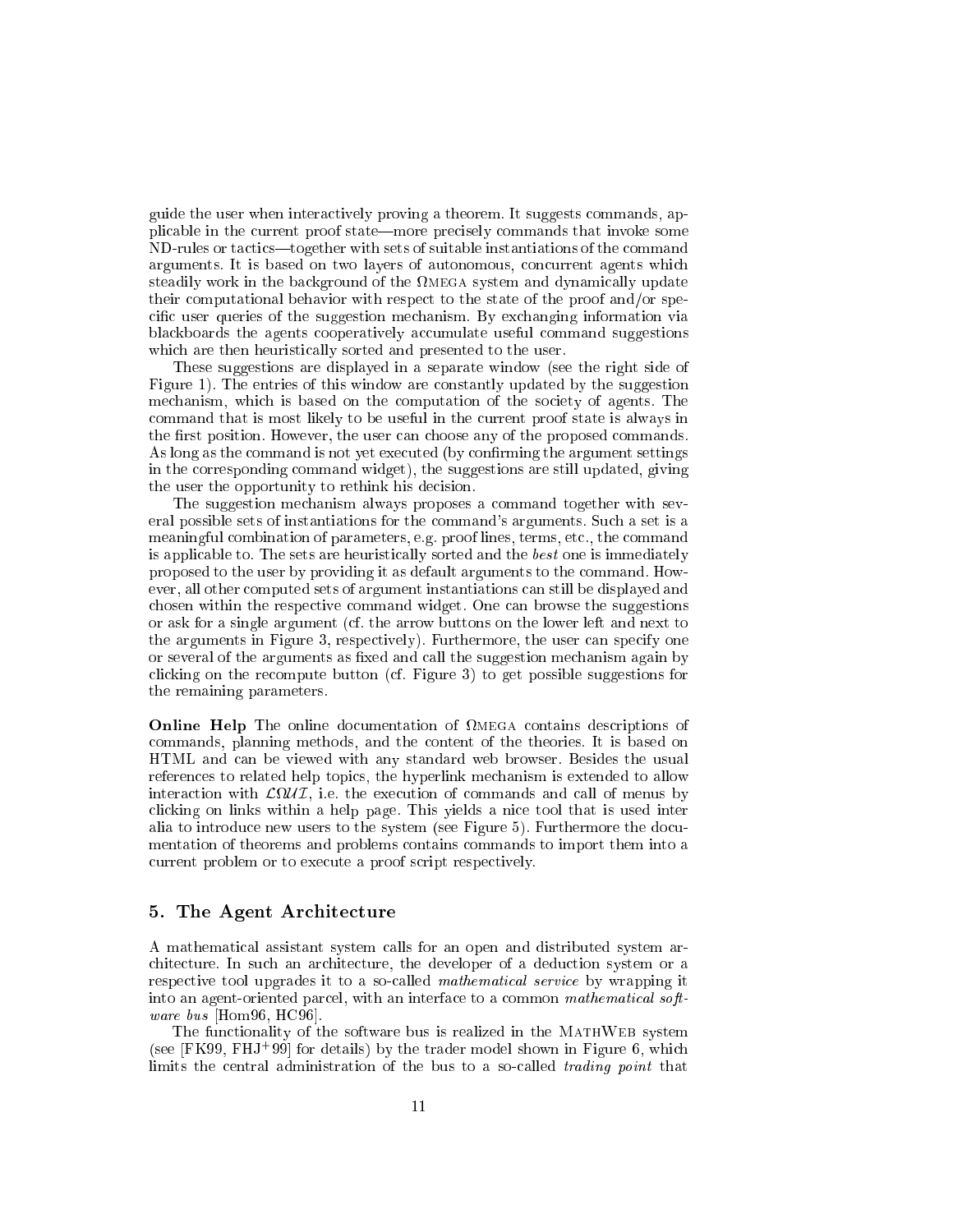

Fig. 5. The Online Help System.

provides routing and authentification information to the mathematical services. We will describe this model in more detail below.

We have implemented and experimented with our MATHWEB system, where the integrated theorem proving systems and tools an be distributed worldwide and interact over the Internet. They can be dynamically added to and subtracted from the oordinated reasoning repertoire of the omplete system. For this, we have embedded all of  $\Omega_{\text{MEGA}}$ 's external reasoners presented in the previous section. Now, they jointly handle an average load of tens of thousands of inferen
e problems a day.

al service of the service of the services of the complete mathematic mathematic mathematic mathematic mathematic special in the sense that it is the only part directly visible to and interacting with the user. In this way it has to meet specific production and the specific ordinary of  $\mathbb{R}^2$ able to display the mathematical services that are currently active, it must be able to suggest external services that may be appropriate for the current task, and it must be able to ontrol external systems of whi
h it might not always be able to get omplete information.

Locating the services that are currently available is achieved by providing esservice that might be available, and it then the services to the service to the service of the service of the tact each of these services during initialization and tests whether a connection with the service is possible. Apart from this,  $\mathcal{L}\Omega\mathcal{U} \mathcal{I}$ 's own representation of the service's capabilities is currently limited to a general classification of the service, for instan
e whether it is a theorem prover or a omputer algebra system, and some information about command syntax and flag settings that are important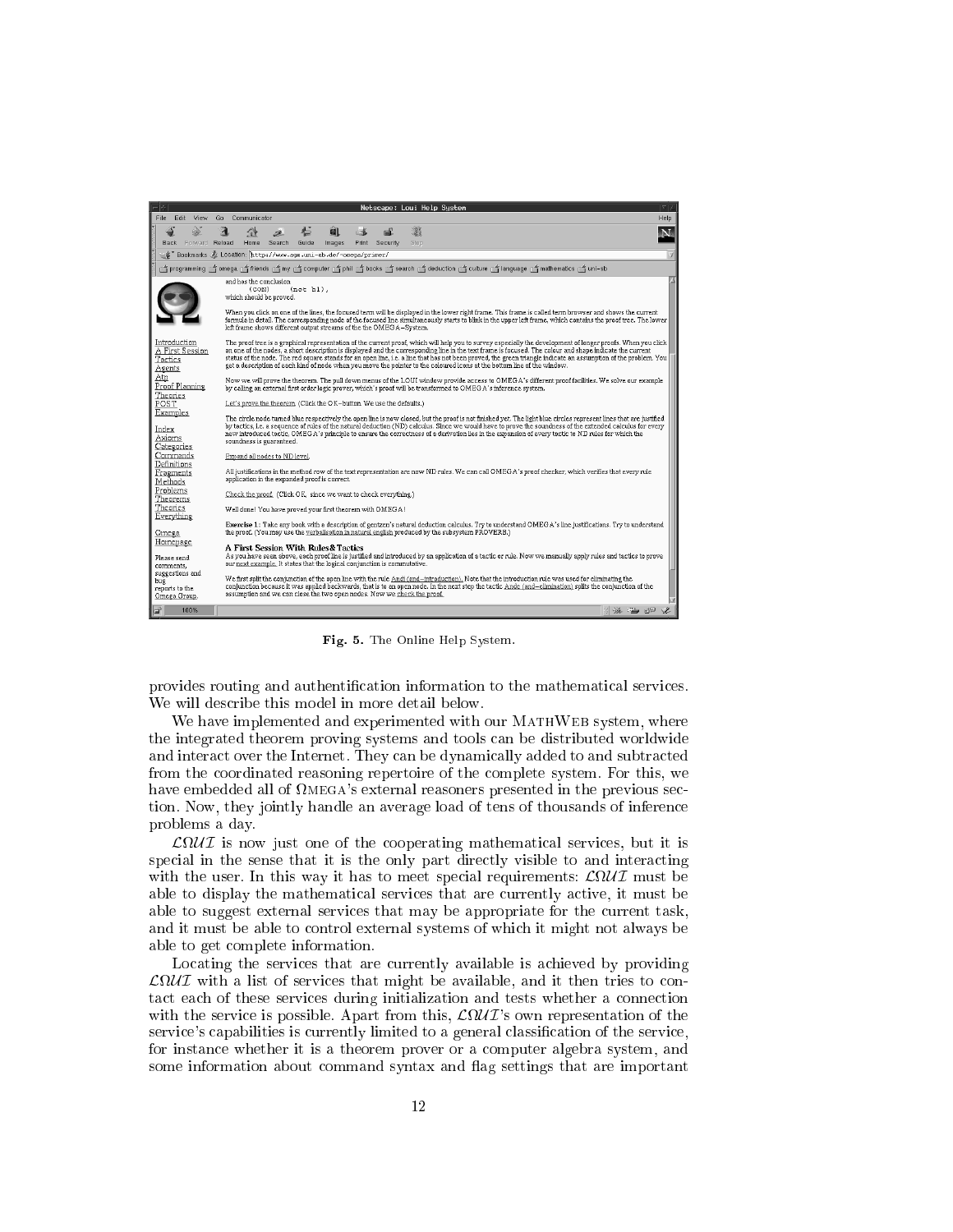

Fig. 6. The Ar
hite
ture for Distributed Mathemati
al Servi
es.

for controlling the service needs extension by a list of more specific qualities and weaknesses of the servi
e.

Given its limited knowledge about collaborating services,  $\mathcal{L}\Omega\mathcal{U}\mathcal{I}$ 's answer to the problem of finding the right one is pragmatic: it simply starts all problemthat she thinks might not be suitable to solve the problem. <sup>L</sup>U I will all selected services in parallel in order to maximize the likelihood of success and minimize the waiting time of the user. The use of several reasoners for the same task has the additional advantage of cross-validating results if needed. In any ase, the proofs found by these systems have to be transformed into the internal proof format of the mega system; this proof transformation pro
ess itself runs in parallel to the ongoing user intera
tion.

**The Maintenance Advantage** The agent architecture that separates  $\Omega$ MEGA's logical kernel from its graphical user interface has increased both its efficiency and maintainability.

It is quite ommon in lo
al omputer networks that users have relatively low-speed ma
hines on their desktop, whereas some high-speed servers that are accessible for everyone operate in the background. Running the user interface on the local machine uses the local resources that are sufficient for this task, while the more powerful servers can be exploited for the really complex task of a
tually sear
hing for a proof.

The maintenan
e advantage applies to both the user and the developer. mega is a rather large system (roughly 17 MB of Common Lisp (CLOS) ode for the main body of the urrent version), omprising numerous asso
iated modules (su
h as the integrated automated theorem provers and omputer algebra systems) written in various programming languages. It is a difficult task to install the complete system, in particular, successful installation depends on the presence of (proprietary) compilers or interpreters for the respective programming languages.

ture the user only installs the user only installs the user only installs the LU is a strategie of the user of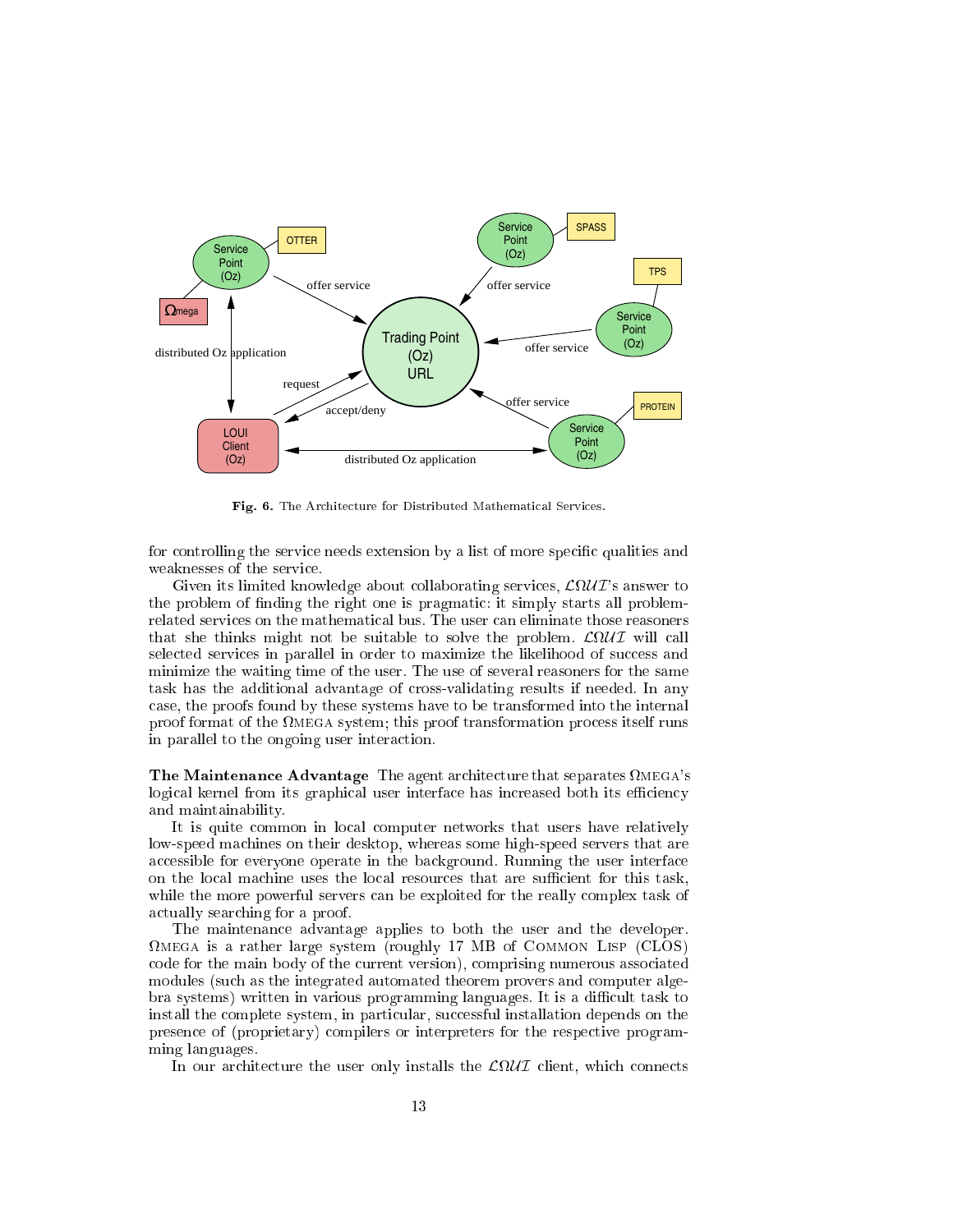to the main system and ex
hanges data with it via the Internet. Thus the user intera
ts with the lient, whi
h an be physi
ally anywhere in the world, while the mega kernel is still on our server (here in Saarbru
ken, where it is maintained and developed). Sin
e <sup>L</sup>U I is realized via the distributed programming system environment Mozart/Oz  $\lbrack \text{Smo95}\rbrack$ <sup>4</sup>, which is freely available for various platforms in
luding UNIX and the MS-Windows family of operating systems, this keeps the software and hardware requirements of the user moderate. The installation of the lient is further simplied by running <sup>L</sup>U I as a Nets
ape applet, i.e. <sup>L</sup>U I is automatically downloaded via the Internet. Thus we are able to provide current versions of  $\Omega$ MEGA and  $\mathcal{L}\Omega\mathcal{U}\mathcal{I}$  without the need for re-installation at the user's site.

ation, at the state in the bandwidth needed for the bandwidth needed for the problem in the state of the state of the state of the state of the state of the state of the state of the state of the state of the state of the incremental approach based on SMALLTALK's MVC triad<sup>5</sup>, which only transmits the parts of the  $PDS$  that are changed by a user action. This not only improves response time for a low-bandwidth Internet connection but also focuses the user's attention to the effects of an action.

Since the presentation of the proof tree is defined by a context-free grammar, it is rather easy to onne
t <sup>L</sup>U I to provers other than mega; we have experimented with LEO [BK98] and INKA [HS96] and  $\lambda$ -CLAM [RSG98]. In this sense L U I an be seen as a generi proof viewer.

Distributing mega Up to this point, we have onsidered a lient-server netuse this server. In reality, a mega network may onsist of several servers that can be accessed via a gateway service. The gateway daemon runs on one machine that provides the finite start the and it is and it in a start the and it is provided the and associated modules on any of the servers, depending on their current work load. In this way, we are able to employ the whole computational power of a local area network with a ba
kground of several larger servers.

#### 6. Related Work

User interfaces are the subject of an important discipline in computer science with its own onferen
es, workshops and resear
h groups. Many industrial appli cations spend substantial effort just on the interface with up to eighty percent of the systems sour
e ode being developed for a friendly interfa
e. The te
hniques and methods of this discipline slowly but surely find their way even to rather theoretically oriented fields such as automated theorem proving, where the importan
e is in
reasingly well re
ognized.

Most interfaces of ATP systems provide graphical illustrations of proof structures and their elements, and facilities to set up commands in the proof environment. The semantics of proof steps are often expressed by graphical objects and annotations. Examples for this sort of visualization are binary decision diagrams for first-order deduction systems [PS95], which have special display facilities for the relation between quantied formulae and their instantiation, and natural deduction displays of sequent proofs [Bor97] where the scoping structure of the

<sup>4</sup> http://www.mozart-oz.org/

<sup>-</sup> See for instance nttp://st-www.cs.uiuc.edu/users/smarch/st-docs/mvc.ntml for an overview.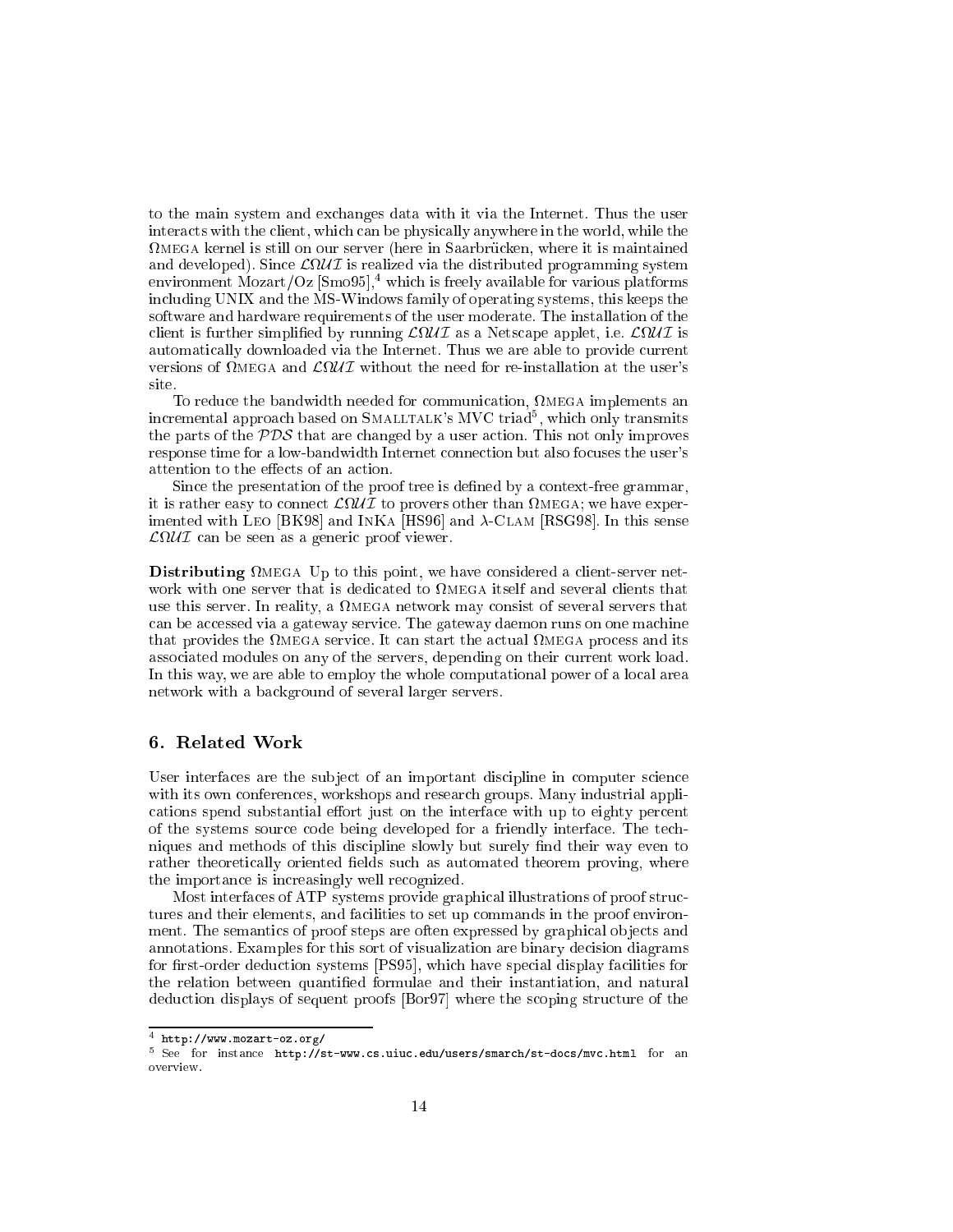proof is visualized by adja
ent or by nested boxes en
losing segments of proof lines. Another presentation te
hnique displays proof steps in an appropriately formatted and interactive way. The THEOREMA system  $[BJK^+97]$  can present a proof in natural language by employing fixed natural language schemata. Details that are temporarily hidden can be exposed by clicking on the corresponding root of the proof line.

A verbalization omponent on top of Nuprl uses a natural language generator and presents proofs at the level of tactics [HMBC99].

CTCoQ [BKT94] is a rather elaborate presentation system which distributes the proof information about a proof over three se
tions of a multi-paned window: a *Command* window records the script of commands sent to the proof engine, a State window ontains the urrent goals to be proved, and a Theorems window ontains the results of queries into the proof engine's theorem database.

Other approaches put particular emphasis on visualization by making the tree format of the proof structure explicit in the display. The user interface of the SEAMLESS system [EM97] provides display facilities for a proof graph at different levels of abstraction in a framed window: a variety of lay-out operations in
ludes zooming and reuse of lemmata.

The user interface of INKA [HS96] allows for the display of induction proof sket
hes at varying levels of detail. Its features in
lude status information, typically expressed by different coloring, context-sensitive menus of possible user a
tions, and proof by pointing.

The proof verification systems  $VSE$  [HLS<sup>+</sup>96] has a very elaborate user interfa
e that enables the proof engineer to verify industrial software by visualizing relations between underlying theories (specifications).

The ILF system [Dah98] uses an interface to display proofs in natural language and in a tree like stru
ture, where the logi
al ontent of nodes is displayed separately. Furthermore, queries an be sent to the MIZAR library and several first-order automatic theorem provers running in parallel under control of the interface.

 mega in some sense ombines features of SEAMLESS, CtCoq, and ILF. Its graphical display is similar to that of SEAMLESS, but the set of node categories and their display is fixed to the particular proof environment. However,  $\mathcal{L}\Omega\mathcal{U}\mathcal{I}$ 's tree visualization can easily be adapted to a different set of node categories and display options. Its display of status information is similar to that of  $CtCoq$ , but the database window is handled differently. The concurrent handling of external reasoners is related to ILF, but since  $\Omega_{\text{MEGA}}$ 's logic is higher-order, a larger variety of automatic systems has been integrated. The handling of coreferen
es and the ombination of tree-like and linear display together with the hyper-link me
hanism to visualize referen
es between both are unique to <sup>L</sup>U I.

#### 7. Con
lusions

L U I represents an agent-based, distributed approa
h to user interfa
es for theorem provers. It provides advan
ed ommuni
ation fa
ilities via an adaptable proof tree visualization technique and through various selective proof object display methods whi
h enable the user to better understand the proof and to guide the proof sear
h.

Even though <sup>L</sup>U I was originally developed for the mega system it is not restricted to it in principle. We have also used it as an independent interface to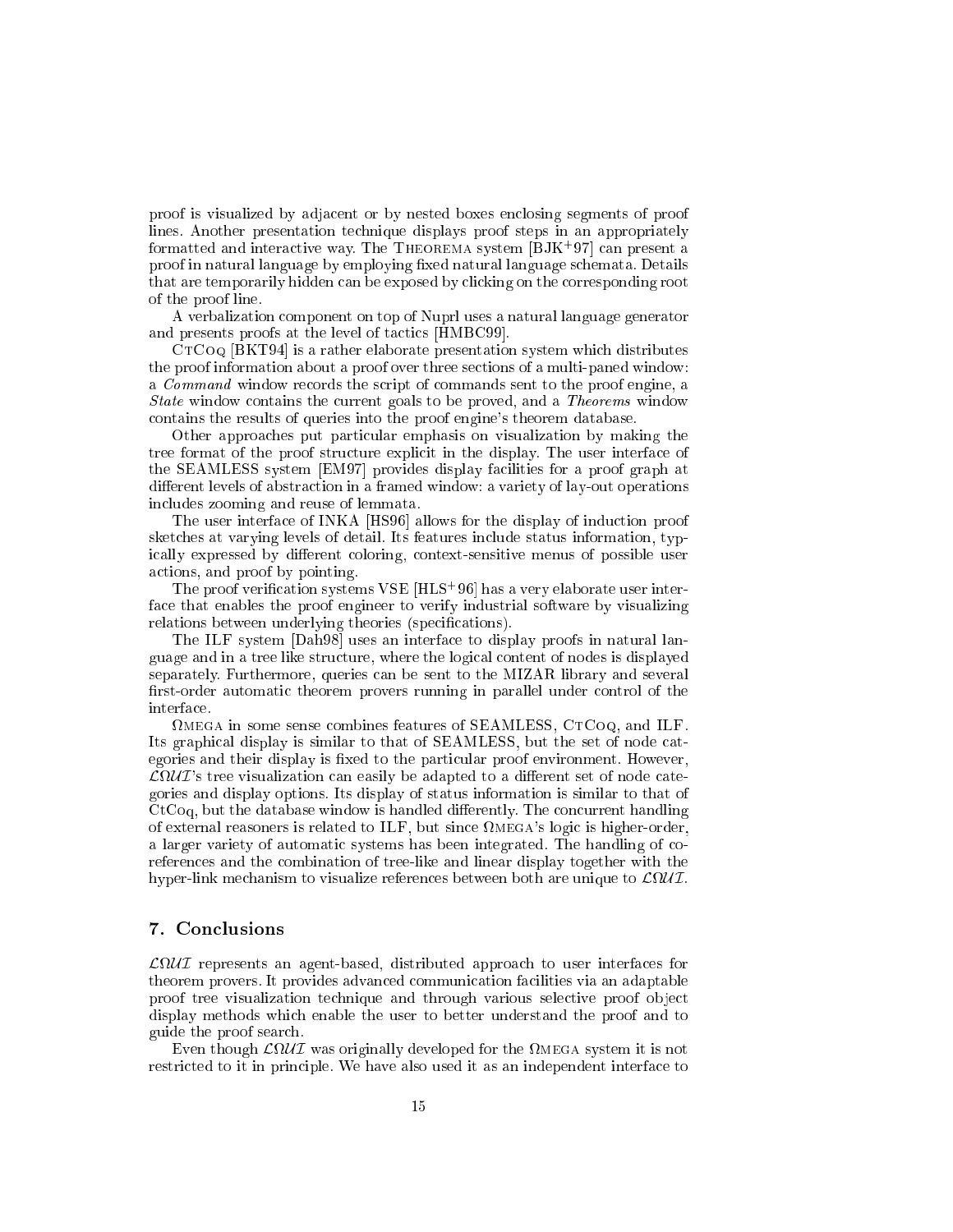various other deduction systems. However much much has to be invested to be invested to be invested to be inves to generalize it to a universal user interfa
e for theorem provers.

## Referen
es

| $[BCF+97]$                    | C. Benzmüller, L. Cheikhrouhou, D. Fehrer, A. Fiedler, X. Huang, M. Kerber,<br>M. Kohlhase, K. Konrad, E. Melis, A. Meier, W. Schaarschmidt, J. Siekmann,<br>and V. Sorge. $\Omega_{\text{MEGA}}$ : Towards a mathematical assistant. In W. McCune, edi-<br>tor, Proceedings of the 14th Conference on Automated Deduction, number 1249 in                                                                                          |
|-------------------------------|-------------------------------------------------------------------------------------------------------------------------------------------------------------------------------------------------------------------------------------------------------------------------------------------------------------------------------------------------------------------------------------------------------------------------------------|
|                               | LNAI, pages 252-255, Townsville, Australia, 1997. Springer Verlag.                                                                                                                                                                                                                                                                                                                                                                  |
| $[BJK^+97]$                   | B. Buchberger, T. Jebelean, F. Kriftner, M. Marin, E. Tomuta, and D. Vasaru.<br>An Overview of the Theorema Project. In ISSAC'97, Hawaii, 1997.                                                                                                                                                                                                                                                                                     |
| [BK98]                        | C. Benzmüller and M. Kohlhase. LEO, a Higher Order Theorem Prover.<br>In<br>Kirchner and Kirchner [KK98], pages 139–144.                                                                                                                                                                                                                                                                                                            |
| [BKT94]                       | Y. Bertot, G. Kahn, and L. Therry. Proof by Pointing. Theoretical Aspects of<br>$Computer\ Software, 789:141-160, 1994.$                                                                                                                                                                                                                                                                                                            |
| $[{\rm Bac98}]$               | R. C. Backhouse, editor. Proceedings of the Workshop on User Interfaces for<br><i>Theorem Provers</i> , number98/08 in Computing Science Reports, Eindhoven, the<br>Netherlands, 1998. Eindhoven University.                                                                                                                                                                                                                        |
| $\vert$ Bor97                 | R. Bornat. Natural Deduction Displays of Sequent Proofs: Experience with the<br>Jape Calculator. In First International Workshop on Proof Transformation and<br><i>Presentation</i> , Dagstuhl Castle, 1997.                                                                                                                                                                                                                        |
| [BS98a]                       | C. Benzmüller and V. Sorge. A Focusing Technique for Guiding Interactive Proofs.<br>Submitted to the 8th International Conference on Artificial Intelligence: Method-<br>ology, Systems, Applications, 1998.                                                                                                                                                                                                                        |
| [BS98b]                       | C. Benzmüller and V. Sorge. Integrating TPS with $\Omega_{\text{MEGA}}$ . In Jim Grundy<br>and Malcolm Newey, editors, Theorem Proving in Higher Order Logics: Emerging<br><i>Trends</i> , Technical Report 98-08, Department of Computer Science and Computer<br>Science Lab, pages 1–19, Canberra, Australia, October 1998. The Australian Na-<br>tional University. available from http://cs.anu.edu.au/techreports/recent.html. |
| [CS98]                        | L. Cheikhrouhou and J. Siekmann. Planning diagonalization proofs.<br>In $Pro-$<br>ceedings of 8th International Conference on Artificial Intelligence: Methodology,<br><i>Systems, Applications (AIMSA'98)</i> , LNAI, Sozopol, Bulgaria, 1998.                                                                                                                                                                                     |
| Che98                         | L. Cheikhrouhou. A multi-modi Proof Planner. In J. Dix and S. Hölldobler,<br>editors, Inference Mechanisms in Knowledge-Based Systems: Theory and Appli-<br>cation (Proceedings of WS at KI'98), Fachberichte INFORMATIK 19/98, pages<br>91–102, Koblenz, Germany, September 1998. University of Koblenz-Landau.                                                                                                                    |
| $\left[ \text{Dah98} \right]$ | I. Dahn. Using ILF as a User Interface for Many Theorem Provers. In Backhouse<br> Bac98 , pages 75–86.                                                                                                                                                                                                                                                                                                                              |
| DH93                          | H. Dalianis and E. H. Hovy. Aggregation in Natural Language Generation. In<br>M. Zock, G. Adorni, and G. Ferrari, editors, <i>Proceedings of the 4th European</i><br>Workshop on Natural Language Generation, pages 67-73, 1993.                                                                                                                                                                                                    |
| [Eas98]                       | K. Eastaughffe. Support for Interactive Theorem Proving: Some Design Principles<br>and Their Application. In Backhouse [Bac98], pages 96-103.                                                                                                                                                                                                                                                                                       |
| [EM97]                        | J. Eusterbrock and N. Michalis. A World-Wide Web Interface for the Visualization<br>of Constructive Proofs at Different Abstraction Layers. In First International<br>Workshop on Proof Transformation and Presentation, Dagstuhl Castle, 1997.                                                                                                                                                                                     |
| $[FHJ+99]$                    | Andreas Franke, Stephan M. Hess, Christoph G. Jung, Michael Kohlhase, and<br>Volker Sorge. Agent-oriented integration of distributed mathematical services.<br>Journal of Universal Computer Science, 5:3, pp. 156-187, 1999.                                                                                                                                                                                                       |
| [FK99]                        | Andreas Franke and Michael Kohlhase. System description: MATHWEB, an agent-<br>based communication layer for distributed automated theorem proving, to appear<br>in CADE'99, 1999.                                                                                                                                                                                                                                                  |
| $[\text{HC}96]$               | K. Homann and J. Calmet. Structures for Symbolic Mathematical Reasoning and<br>Computation. In J. Calmet and C. Limogelli, editors, <i>Design and Implementation</i><br>of Symbolic Computation Systems, DISCO'96, number1128 in LNCS, pages 216–<br>227, Karlsruhe, Germany, 1996. Springer Verlag.                                                                                                                                |
| HF96                          | X. Huang and A. Fiedler. Presenting Machine-Found Proofs. In M.A. McRobbie<br>and J.K. Slaney, editors, <i>Proceedings of the 13th Conference on Automated De-</i>                                                                                                                                                                                                                                                                  |